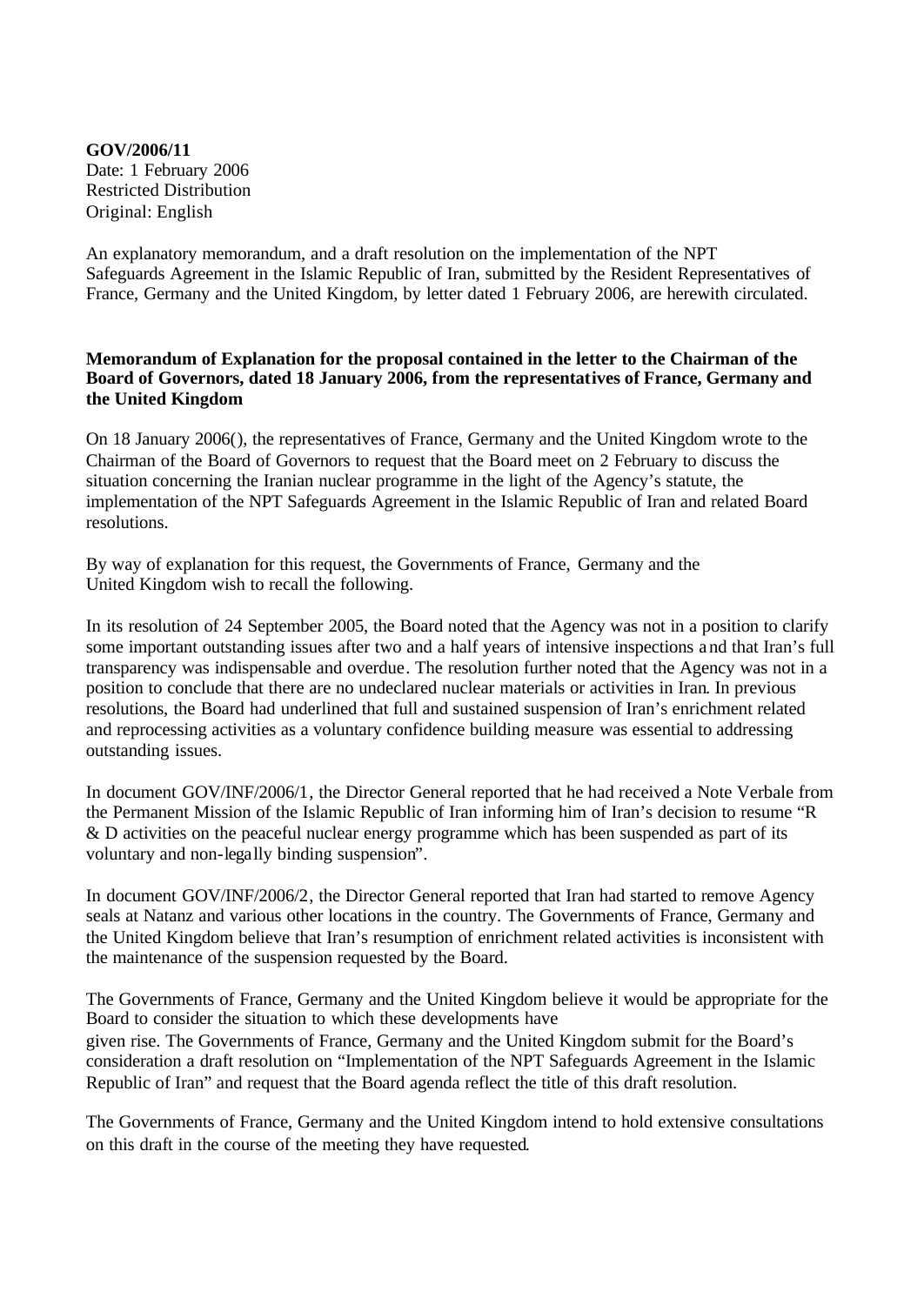1 Feb. 2006

## DRAFT RESOLUTION ON THE IMPLEMENTATION OF THE NPT SAFEGUARDS AGREEMENT IN THE ISLAMIC REPUBLIC OF IRAN

The Board of Governors

(a) Recalling all the resolutions adopted by the Board on Iran's nuclear programme,

(b) Recalling also the Director General's reports,

(c) Recalling that Article IV of the Treaty on the Non Proliferation of Nuclear Weapons stipulates that nothing in the Treaty shall be interpreted as affecting the inalienable rights of all the Parties to the Treaty to develop research, production and use of nuclear energy for peaceful purposes without discrimination and in conformity with Articles I and II of the Treaty,

(d) Commending the Director General and the Secretariat for their professional and impartial efforts to implement the Safeguards Agreement in Iran, to resolve outstanding safeguards issues in Iran and to verify the implementation by Iran of the suspension,

(e) Recalling that in reports referred to above, the Director General noted that after nearly three years of intensive verification activity, the Agency is not yet in a position to clarify some important issues relating to Iran's nuclear programme or to conclude that there are no undeclared nuclear materials or activities in Iran,

(f) Recalling Iran's many failures and breaches of its obligations to comply with its NPT Safeguards Agreement and the absence of confidence that Iran's nuclear programme is exclusively for peaceful purposes resulting from the history of concealment of Iran's nuclear activities, the nature of those activities and other issues arising from the Agency's verification of declarations made by Iran since September 2002,

(g) Recalling that the Director General has stated that Iran's full transparency is indispensable and overdue for the Agency to be able to clarify outstanding issues (GOV/2005/67),

(h) Recalling the requests of the Agency for Iran's cooperation in following up on reports relating to equipment, materials and activities which have applications in the conventional military area and in the civilian sphere as well as in the nuclear military area (as indicated by the Director General in GOV/2005/67),

(i) Recalling that in November 2005 the Director General reported (GOV/2005/87) that Iran possesses a document related to the procedural requirements for the reduction of UF6 to metal in small quantities, and on the casting and machining of enriched, natural and depleted uranium metal into hemispherical forms.

(j). Expressing serious concerns about Iran's nuclear programme, and agreeing that an extensive period of confidence-building is required from Iran,

(k). Reaffirming the Board's resolve to continue to work for a diplomatic solution to the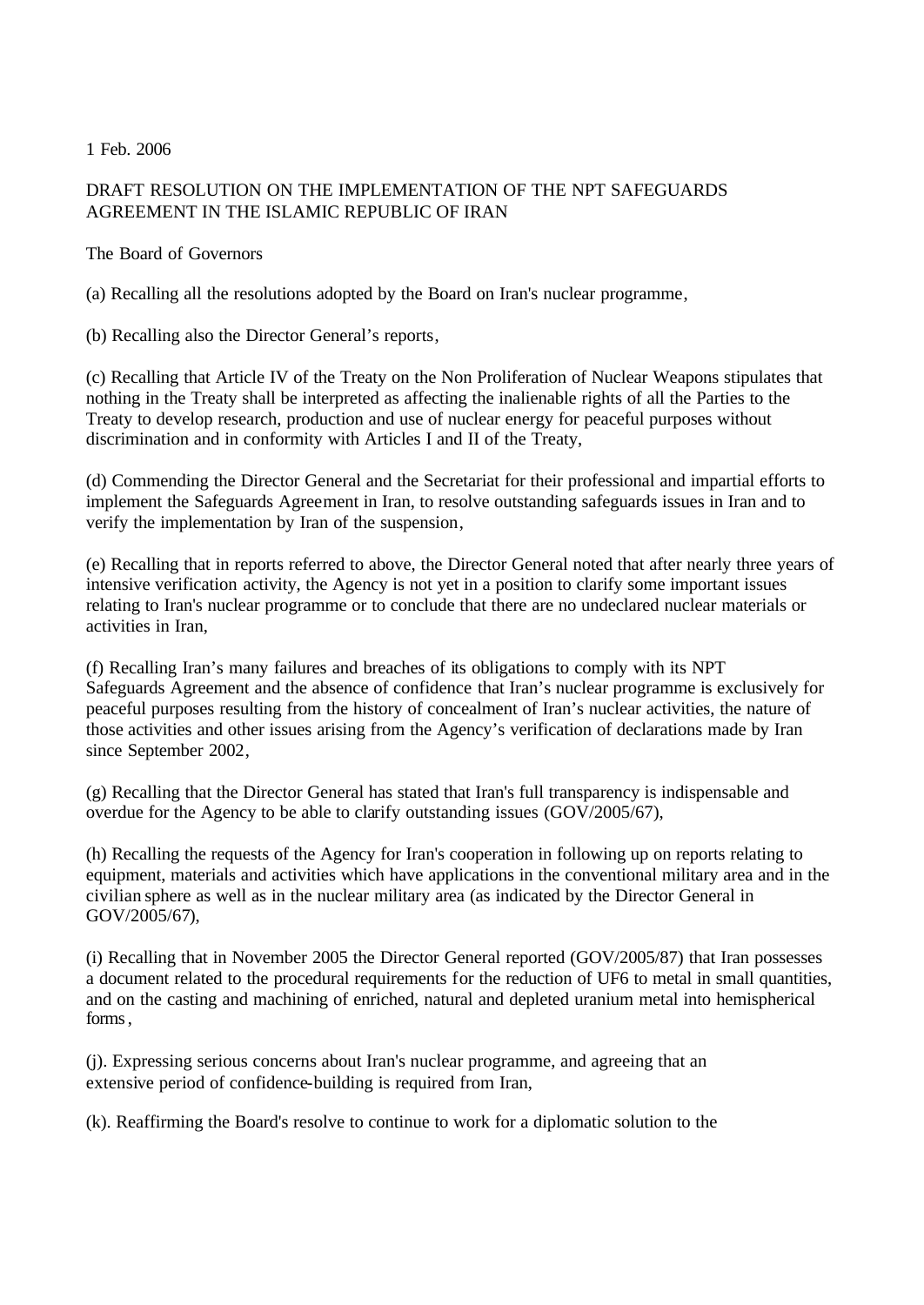Iranian nuclear issue.

1. Underlines that outstanding questions can best be resolved and confidence built in the exclusively peaceful nature of Iran's programme by Iran responding positively to the calls for confidence building measures which the Board has made on Iran, and in this context deems it necessary for Iran to:

• re-establish full and sustained suspension of all enrichment-related and reprocessing activities, including research and development, to be verified by the Agency;

• reconsider the construction of a research reactor moderated by heavy water;

• ratify promptly and implement in full the Additional Protocol;

• pending ratification, continue to act in accordance with the provisions of the Additional Protocol which Iran signed on 18 December 2003;

• implement transparency measures, as requested by the Director General, including in GOV/2005/67, which extend beyond the formal requirements of the Safeguards Agreement and Additional Protocol, and include such access to individuals, documentation relating to procurement, dual use equipment, certain military-owned workshops and research and development as the Agency may request in support of its ongoing investigations;

2. Requests the Director General to report to the Security Council of the United Nations that these steps are required of Iran by the Board and to report to the Security Council all IAEA reports and resolutions, as adopted, relating to this issue;

3. Expresses serious concern that the Agency is not yet in a position to clarify some important issues relating to Iran's nuclear programme, including the fact that Iran has in its possession a document on the production of uranium metal hemispheres, since, as reported by the Secretariat, this process is related to the fabrication of nuclear weapon components; and requests Iran to maintain this document under Agency seal and to provide a full copy to the Agency;

4. Deeply regrets that, despite repeated calls from the Board for the maintaining of the suspension of all enrichment related and reprocessing activities which the Board has declared essential to addressing outstanding issues, Iran resumed uranium conversion activities at its Isfahan facility on 8 August 2005 and took steps to resume enrichment activities on 10 January 2006;

5. Calls on Iran to understand that the Board lacks confidence in its intentions in seeking to develop a fissile material production capability against the background of Iran's record on safeguards as recorded in previous Resolutions, and unresolved questions; and to reconsider its position both in relation to confidence -building measures and in relation to negotiations that can result in increased confidence;

6. Requests Iran to extend full and prompt cooperation to the Agency, which the Director General deems indispensable and overdue, and in particular to help the Agency clarify possible activities which could have a military nuclear dimension

7. Requests the Director General to continue with his efforts to implement the Agency's Safeguards Agreement with Iran, to implement the Additional Protocol to that Agreement pending its entry into force, with a view to providing credible assurances regarding the